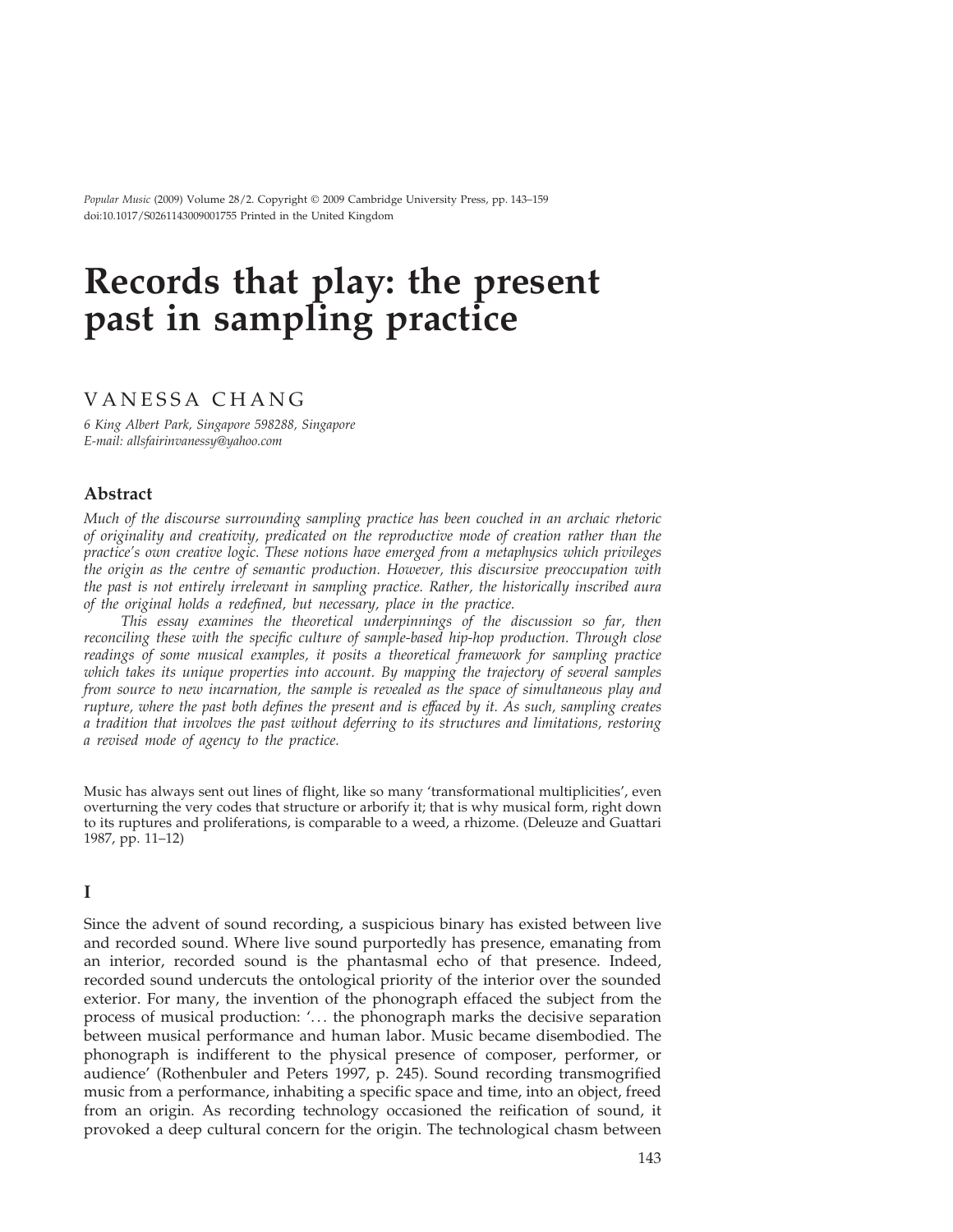sound and its source was simultaneously celebrated and decried, oddly enough, as both facilitating and dissolving human agency.

In his essay 'The work of art in the age of mechanical reproduction', Walter Benjamin posits a potential paradigm shift, at least in the status given to the work of art, in the era of reproduction. He suggests that through technical reproducibility, the aura accorded to the singular inimitable artwork dissolves, by mere fact of the copy's existence and proliferation. He writes: 'One might subsume the eliminated element in the term "aura" and go on to say: that which withers in an age of mechanical reproduction is the aura of the work of art' (Benjamin 1936, p. 224). This aura is defined, he argues, by the ideal of authenticity over fakery, uniqueness over ubiquity. For Benjamin, the thrall of the aura is rooted in a ritualistic embrace of the origin. Technical reproducibility is a liberating mechanism, occasioning the democratisation of the artistic process and taking the artistic object out of the strictly demarcated museum space. The same logic applies to the sonic object, as the site of listening is moved within the home: 'Technical reproduction can put the copy of the original into situations which would be out of reach for the original itself. Above all, it enables the original to meet the beholder halfway, be it in the form of a photograph or a phonograph record' (*ibid*., pp. 221–2).

Despite Benjamin's contention that the very fact of technical reproducibility disperses the aura of the work of art, the tenacious anthropological grip on the origin continues to inform discussion of sound recording and its aesthetic offshoots. In *The Tuning of the World*, R. Murray Schaefer coins the term 'schizophonia' to refer 'to the split between an original sound and its electroacoustical transmission or reproduction' (Schaefer 1977, p. 90). Schaefer's term is a response to a particular cultural moment defined, in many ways, by sound recording technologies. 'Intending it to be a nervous word', Schafer uses schizophonia to describe a world in which 'we have split the sound from the maker of the sound. Sounds have been torn from their natural sockets and given an amplified and independent existence. Vocal sound, for instance, is no longer tied to a hole in the head but is free to issue from anywhere in the landscape' (*ibid*., p. 90).

The panic underscoring Schaefer's term pervades much of the general discourse on authenticity, ownership and originality in sampling practice. In the era of sound reproduction, the aura of the musical object persists, preserved by legal and theoretical boundaries. Archaic notions of what it means to be creative and original continue to dog theoretical accounts of sampling practice. As such, the prevailing theoretical models of sampling practice tend to begin with the idea of the origin, or lack thereof. Semantic approaches to sampling have been predicated on the very idea of reproduction, focusing on the mode of creation rather than the practice's own creative logic. The prevalence of the origin, or rather, its dissolution, in discussion of sound recording, has made it easy to map the postmodern aesthetic model of pastiche onto sampling practice. In 'The death of the Author', Roland Barthes describes the postmodern extinction of the origin:

We know now that a text is not a line of words releasing a single 'theological' meaning (the 'message' of the Author-God) but a multi-dimensional space in which a variety of writings, none of them original, blend and clash. The text is a tissue of quotations drawn from the innumerable centres of culture. Similar to Bouvard and Pecuchet, those eternal copyists, at once sublime and comic and whose profound ridiculousness indicates precisely the truth of writing, the writer can only imitate a gesture that is always anterior, never original. The only power is to mix writings, to counter the ones with the others, in such a way as to never rest on any one of them. (Barthes 1977, p. 146)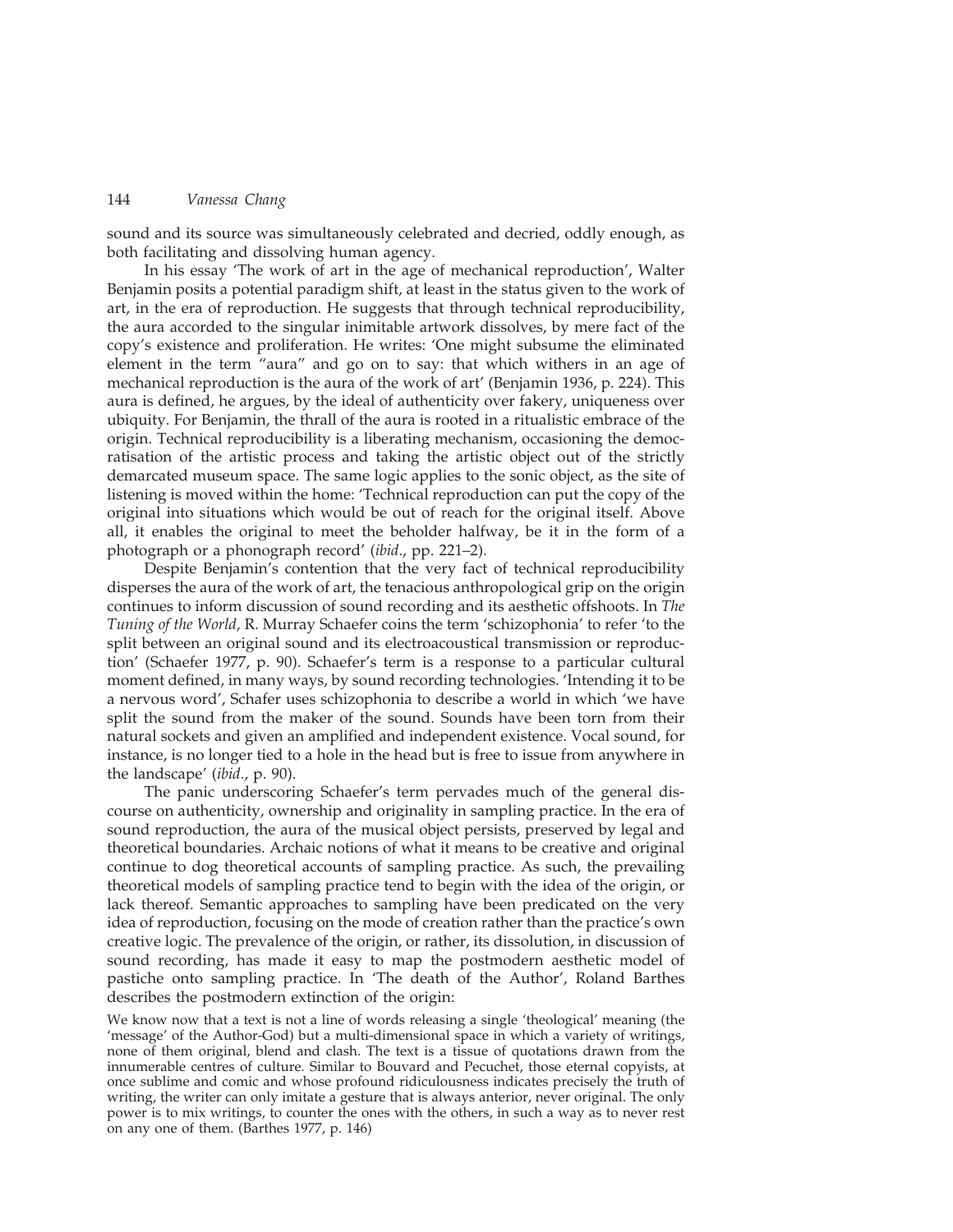As the origin fades from view, creation becomes defined by acts of recombination. This 'literature of exhaustion', so termed by John Barth in his essay of the same name, wherein existing modes of literary representation have been exhausted of creative possibility, seems to find an echo in discussions of sampling practice (Barth 1967). This makes it tempting to imagine sampling as the ultimate postmodern exercise, the soundtrack to the Author-God's death scene.

Much of the theoretical discourse generated around sampling practice uses existing literary and visual art to project a legible aesthetic paradigm onto the song-as-collage. Marcel Duchamp's moustachioed Mona Lisa, William Burroughs' cut-ups and Andy Warhol's soup cans have all served as aesthetic analogues, in their usage of 'found objects', to sampling practice. This apparent resemblance has prompted the invocation of intertextuality as a salient semantic model for sampled music. However, signification in image and text operates in a fundamentally different way than it does in music. The evanescence of sound and the semantic disparity and fluidity between musical signs and their ostensible meanings problematise the account of sampling as just another postmodern reiteration of the death of the Author. The sonic removal to a new context registers in a way foreign to image or text, given the possible temporal suspension of images and texts. Music, image and text are instantiated in the world in essentially different ways, particularly with respect to time, as Thomas Porcello notes: 'One must remember that even with a published recording, the sound itself is of a transitory nature. It exists at points in time, but does not exist through time in the manner that a colour in a painting does' (Porcello 1991, p. 87). Moreover, in literary and visual art, the history or aura of the quoted image or text is integral to the semiotic operations of the new work, whether it be parodic or reverent.<sup>1</sup> Without the aural equivalent of quotation marks to call attention to a sound's status as sample, listeners who may have never heard the 'original' may not recognise that they are listening to a borrowed sound. The extent of digital transformation performed on a sample, such as filtering, reversal, EQ, and so on, also has a hand in obscuring its history. As such, any theoretical model of how semiosis occurs in sampling practice has to acknowledge the innate dynamism of the musical object, a thing untethered to any particular point in space and time, as well as the irrelevance of the conventional conception of the origin in demarcating the bounds of creativity.

While the origin can no longer predetermine the valency of the original or creative gesture in sampling practice, it is not entirely obsolete. In fact, the origin plays a unique role in the aesthetics and ethics of sampling practice, and is never simply ignored in the process of creation. Producers have a surprising reverence for the historicity of their source material, which might seem ironic in light of how the sample may seem to be stripped of its historic, semantic, and musical associations along with its context. However, the historicity of the source operates in counterpoint with the ahistorical intentions of the practice, as producers deliberately work against the aura of the original. This aura describes not merely the past, but its internal structure and logic. Within the new song, the sample is the space of simultaneous play and rupture, where the past both defines the present and is effaced by it. Sampling celebrates the possibility of freeplay, where the sample is never necessarily encoded with its aura, and is instead an infinitely flexible signifier. As Deleuze and Guattari suggest in the opening epigram to this essay, musical form, and sampling in particular, resists the absolutism of linear signification. The polysemic capacity of the sample reinstates a kind of agency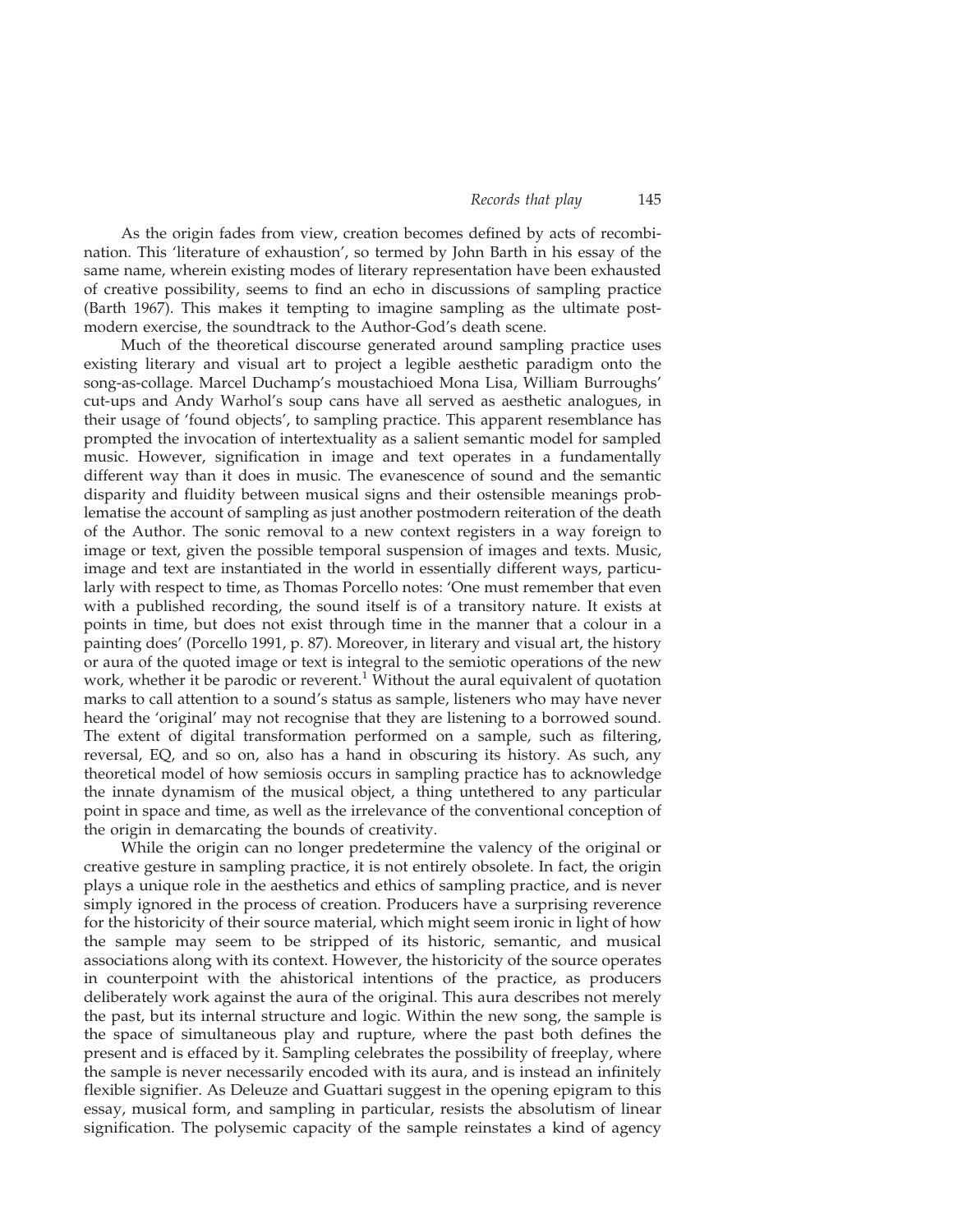and a different mode of authenticity, those particularly fretted terms in the era of sound recording.

## **II**

Creativity in sampling practice runs parallel to this revised notion of agency, attenuated to the elasticity of the sample. In *Making Beats: The Art of Sample-Based Hip-Hop*, Joseph Schloss (2004) sets out an aesthetic and ethical taxonomy of sampling practice, based on ten years of fieldwork among hip-hop producers. His work focuses primarily on producers, defined as deejays who use studio methodologies including digital sampling, over deejays who create music using turntables only in live performance. In his ethnographic study, several traditionally informed values emerge as fundamental to the unwritten rules that govern sampling practice. Schloss suggests that fidelity to these tenets helps determine whether the producer is considered particularly artful in his/her use of sampled music. He also argues that while some of these rules are determined largely by tradition, they belie the complex aesthetic perspective underscoring general sampling practice. They also clarify the meaning of originality and creativity in a productive mode which is inherently founded in a process of reproduction. For producers, originality has to do with a certain effacement of the origin, as Schloss writes:

For hip-hop producers – who *are* highly attuned to the origins of particular samples – the significance tends to lie more in the ingenuity of the way the elements are fused together than in calling attention to the diversity of their origins. In other words, to say that hip-hop is about fragmentation because it is composed of samples is akin to saying that a brick wall is about fragmentation because it is composed of individual bricks. (Schloss 2004, p. 66)

The song constructed from samples is not a pastiche of empty histories, as sample-based music asserts its own continuity. Sampling's aesthetic project is one of recombination and recontextualisation, and the notion of creativity must be parsed through the parameters of this project. The conception of creativity as the construction of diverse, unexpected relationships is a reminder of the distinct conceptions of sound-as-object in instrument-based and sample-based music. Sample-based music uses sounds instrumentally, rather than using instruments to make sounds. In sampling, sound marks the beginning of the creative process, and is accordingly treated as raw material. Instrument-based music treats sound as an ontological object, in which sound is considered the end of the process.

The creative process in sample-based music can be traced within two spaces, equally constituted by both the search for source material and the act of composition. The initial search for samples demands the exertion of a certain kind of effort, which becomes an aesthetic requirement in and of itself, as Schloss describes:

The process of acquiring rare, usually out-of-print, vinyl records for sampling purposes has become a highly developed skill and is referred to by the term 'digging in the crates' ('digging' for short). Evoking images of a devoted collector spending hours sorting through milk crates full of records in used record stores, garages, and thrift shops, the term carries with it a sense of valor and symbolizes an unending quest for the next record. (*ibid*., p. 79)

Original vinyl is customarily valued over compilations or compact discs, largely due to its connection with the practice of 'digging in the crates'. Schloss also argues that vinyl's special status is intrinsically bound up in sampling ethics and aesthetics. As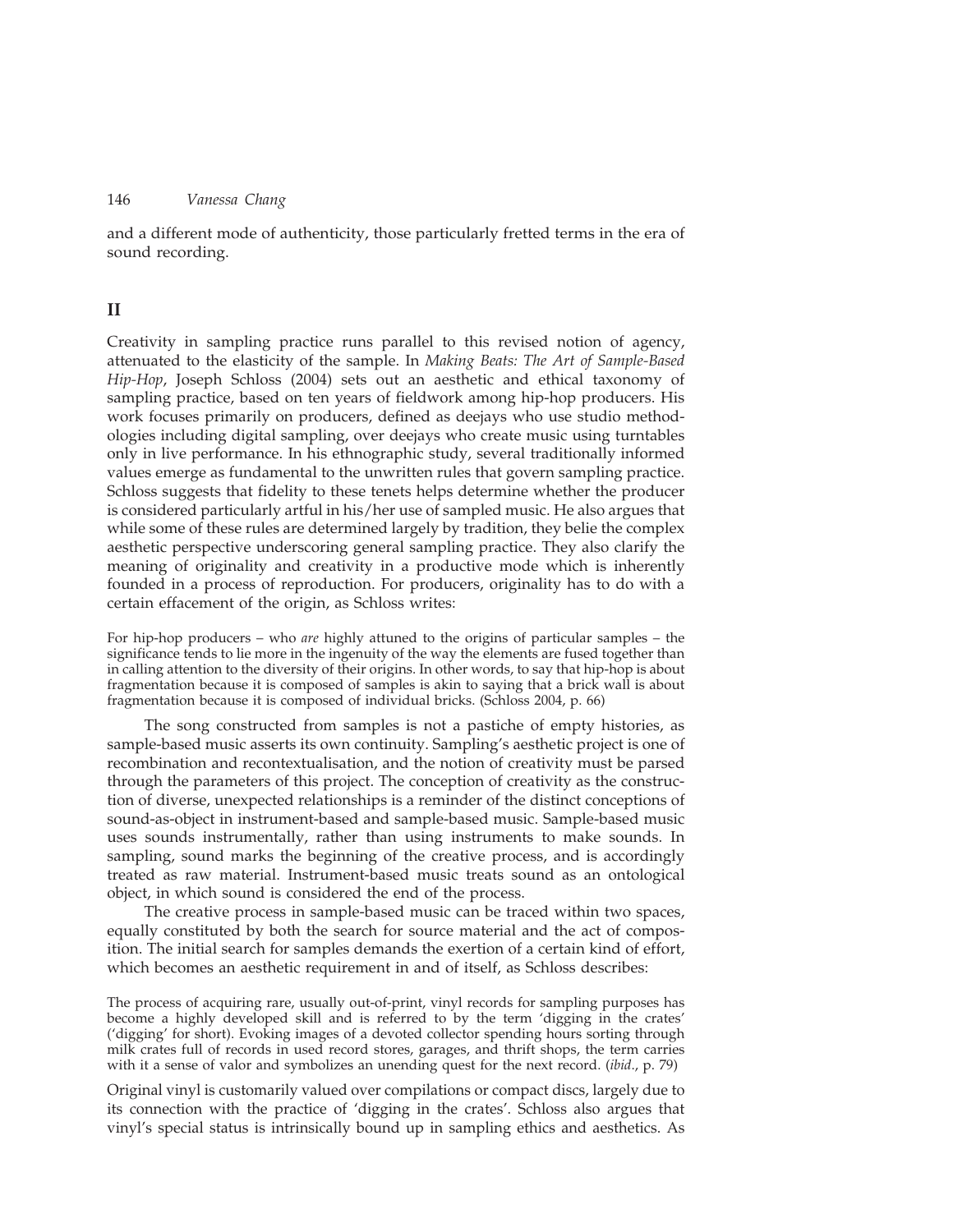such, the somewhat strict usage of vinyl records over compact discs or compilations situates the producer as someone embedded within the hip-hop tradition of sampling.

However, while the position of the record in sampling's aesthetic structure speaks to the priority of tradition in the culture of sampling, its privilege also has to do with the record *qua* object. Producers often prefer the ineffable quality of the sound that comes off a record, which is bound up in the ontological status of the record. In 'Defining phonography: an experiment in theory', Eric Rothenbuhler and John Peters theorise the ontological difference between compact discs and records. They argue that the fundamental distinction between them has to with history and embodiment, since the record is an object that promises a corporeal fidelity to a moment in history. Where fidelity in a compact disc is determined by the Sony– Phillips convention, the grooves in a record were physically inscribed by the vibrations of the music, and thus, was 'encoded . . . not by convention but by nature' (Rothenbuler and Peters 1997, p. 254). The record, then, is more of a historical object than the compact disc could ever be:

In the terms of Benjamin, the CD technocrats live in 'homogeneous and empty time', in which one event relentlessly succeeds the next, while the audiophiles live in 'revolutionary time', in which it is possible to make immediate links between the now and the then, in which a historical moment can surge into the present. (*ibid*., p. 254)

For Rothenbuler and Peters, the playing of a record is an embodied enactment of history: 'Phonography traces events not only in its method of recording, but in the life of the record as well. As phonograph records age they pick up dirt, scratches, and wear from use and handling. When an old phonograph record is played, the sound of its age, the tale of its physical history, is reproduced' (*ibid*., p. 259). The scratched compact disc, of course, simply fails to function. In this comparative framework, the record is as closely tied to a historical moment as a musical object can be in the age of sound recording. While Rothenbuler and Peters are examining the fetishist's preference for records over compact discs at an ontological level, and use the term 'experiment' in their title as a caveat against the claim of truth, their analysis reinforces the stature of the record as a historical object, from which emanates the glow of the aura. The musical object's aura is thus inscribed with a certain historic structure. The record-as-historical-fetish seems to stem not from the notion of the record as being part of a specific spacetime, but as capturing a cultural zeitgeist: 'But it is not so much the history of a community or even of a musical form that producers are interested in, but the history of sound recordings' (Schloss 2004, p. 157). Producers' intense awareness of the origins of their music may then necessitate the record's elevated status as a source. The status accorded to the record suggests that the practice does not simply ignore the origin of the sample. Rather, producers are cognisant of the sample's historicity, so they may consciously reproduce a sound without reiterating its aura.

The search for source material demands the effort of 'digging in the crates' largely because the act of composition is constituted not only by a producer's facility at recombination and recontextualisation, but by his/her ability as a listener. The successful pursuit of new samples has, as its limit, the producer's capacity to hear musical possibility in a song, to listen for connections that may not currently exist in the song, to perceive aural spaces where they might not be obvious. This requires conceiving of sound as plastic material, and not as a finished product. In his essay 'Signs of imagination, identity, and experience: a Peircian semiotic theory for music', Thomas Turino writes: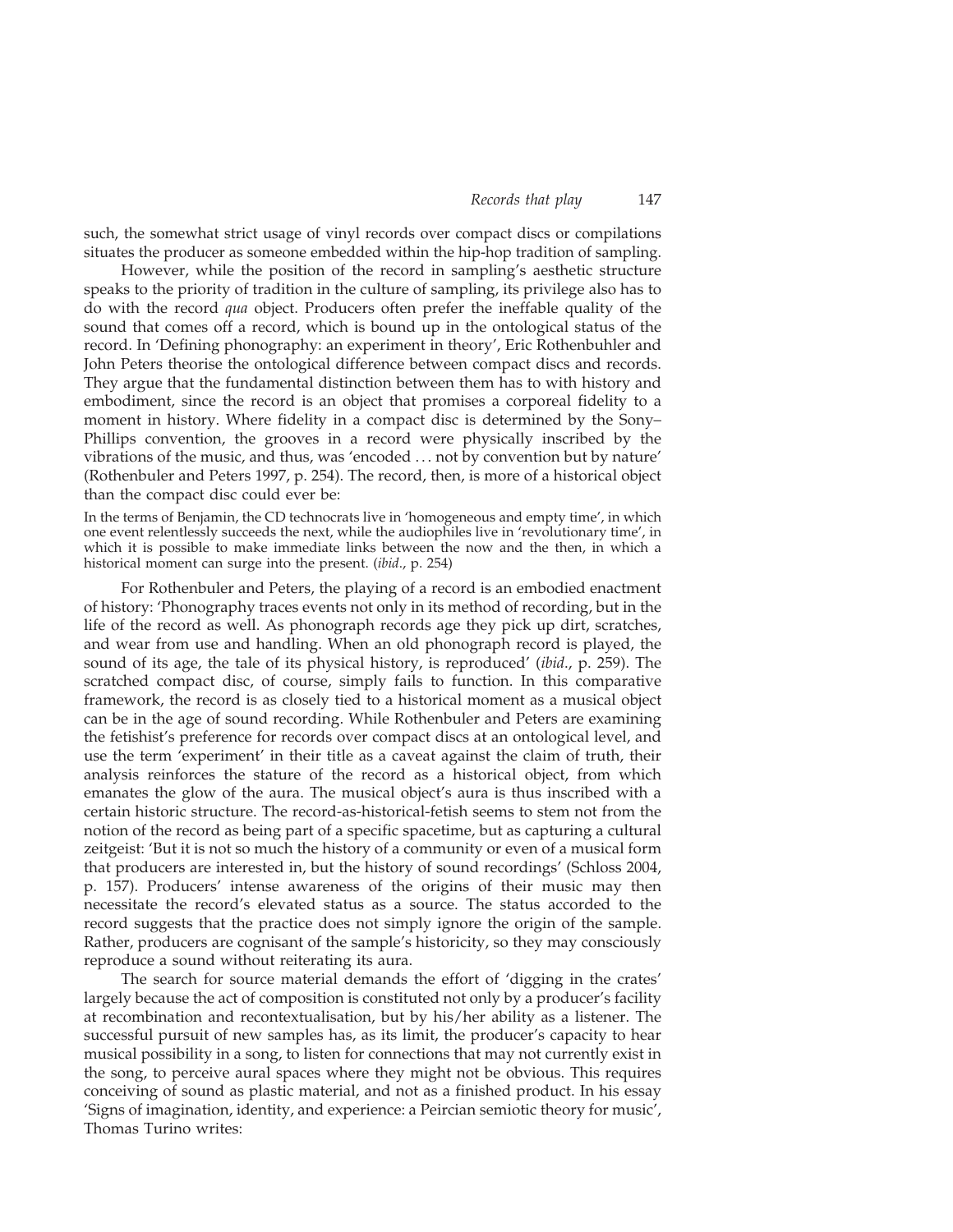Any musical unit is comprised of a number of components including: pitch, scale type, timbre, rhythmic motion, tempo, melodic shape, meter, dynamics, harmony (where applicable), specific melodies, quotes, genres – all sounding simultaneously. Any of these parameters can and often do function as discrete icons, rhemes and dicent signs which may be meaningfully combined to produce a macrolevel sign, although the significance of certain components may be foregrounded in the musical context. *This multi-componential aspect of music cannot be overemphasized as a basis of music's affective and semiotic potential*. (Turino 1999, pp. 236–7, emphasis Turino's)

The combination of a multiplicity of varied elements is, for Turino, the essential means to creating networks of signification in music. In Peircian semiotics, no essential link exists between a sign and its meaning, a sound and its signified, or its reception. The initial deconstruction, or listening, of a song is a pulling apart of semiotic threads, a hearing past the macro-level sign to retrieve the discrete icons, rhemes and dicent signs that compose it. This act of semiotic deconstruction is inherent in the process of (re)construction, as Harry Allen notes in *The Village Voice Electromag*: 'Like the particle physicists who break open atoms, hoping to later dig out their most elementary particles, dope DJs break open breaks, searching for the answer to hip-hop's most basic, yet unanswered question: how small is a piece of funk?' (Allen 1988, p. 11).

In Turino's framework, a musical sign has no set meaning since it is an index and not a symbol, and is thus particularly vulnerable to contextual change:

. . . the meaning attached to indices are not fixed. Unlike the meanings of symbols, which can be confirmed by consulting a dictionary or math book, indices are fluid, multileveled, and highly context-dependent. The effects of indices can be *guided* by controlling the contexts of reception but they cannot be guaranteed. (Turino 1999, p. 236)

Turino uses Jimi Hendrix's performance of 'The Star Spangled Banner' at Woodstock as an example of creative indexing, which 'involves the juxtaposition of two or more indices in novel ways that play off of the original meanings of the signs. Another example would be the wearing of a tuxedo (indexing formality) with red tennis sneakers (informality)' (*ibid*., p. 242). According to Turino, Hendrix's combination of the American national anthem (indexing nationalism) with his use of 'the loud electric guitar with feedback and distortion' (indexing rock counter-culture of the late 1960s) and his quotation of 'Taps' (indexing military funerals) produced the macro-level sign of a war protest song, reversing the original jingoistic meaning of the anthem (*ibid*., p. 242). In Turino's analysis, Hendrix's criticism exercises the plasticity of the musical sign and reveals the stakes within a song's aura. Through its location within a larger musical piece, a sign is encoded with a kind of external logic, its meaning determined by its context. The musical sign is a cipher, its aura generated through the intersection of historical, musical and generic elements. However, these meanings are not intrinsic to a sign or sample, which can be manipulated to produce a multiplicity of meanings, even contradictory ones.

The practice of sampling is built upon the elasticity of the micro-level musical sign. However, sampling cannot always be marked as a breed of creative indexing since the practice often pivots on the elision of the sample's origin or, at the very least, the deflection of its aura. By demarcating certain aesthetic choices and behaviours within the realm of creativity, the unwritten rules among producers and DJs tend to preclude the transmission of the sample's aura along with its musical elements.<sup>2</sup> Schloss delineates several other interrelated rules that have, at their heart, an interest in the specific paradigm of creativity prized in the sampler's aesthetic.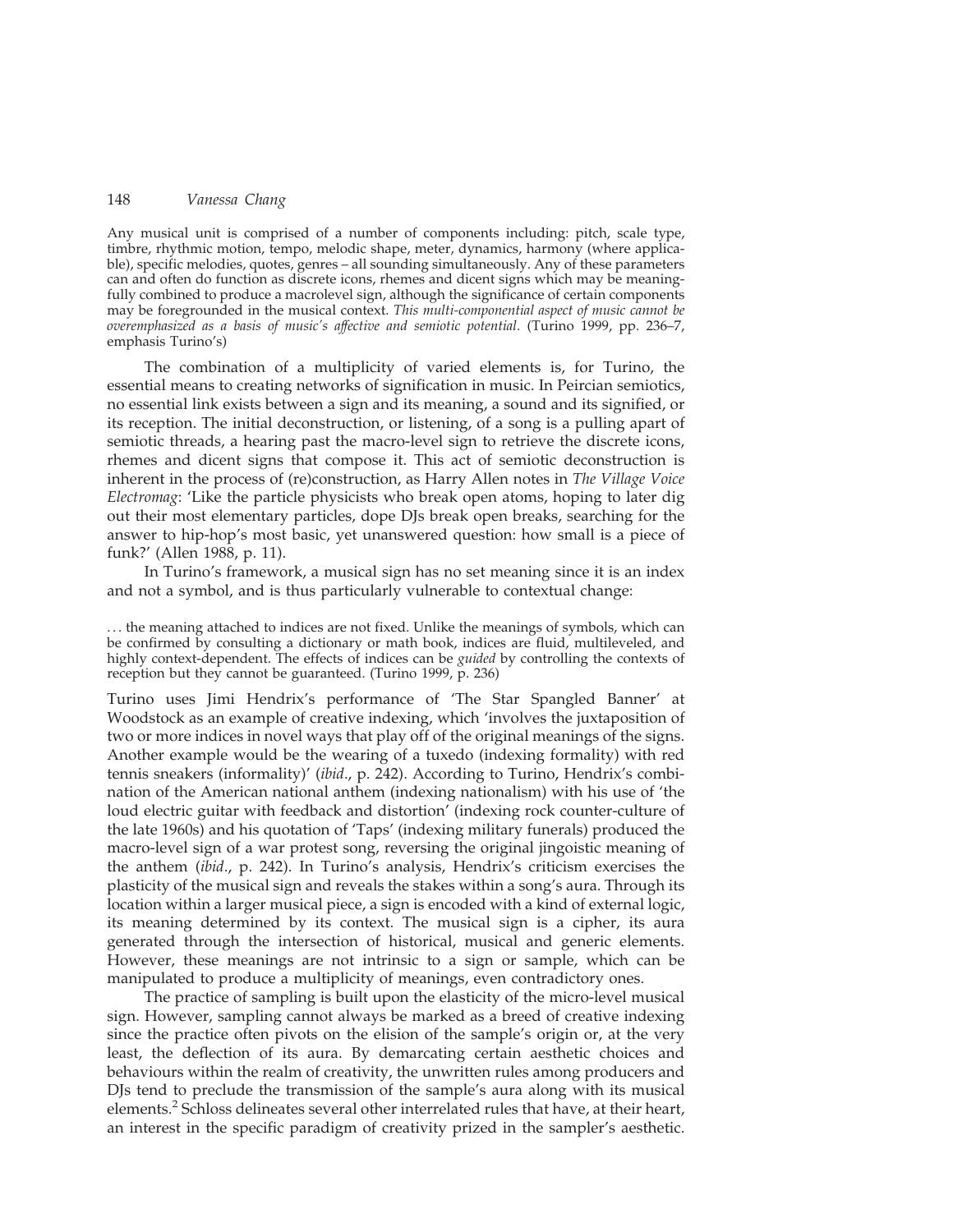One of these is the 'no biting' rule, which places a restriction on source material that has been recently used by someone else. Biting 'refers pejoratively to the appropriation of intellectual material from other hip-hop artists. Generally speaking, it *does not* apply to the appropriation of intellectual material from outside the hip-hop community' (Schloss 2004, p. 105). Intellectual property, as defined within this framework, does not describe an object so much as a process or creative act. A producer may only sample recently used material if he attempts a different approach to the sample than his forebears.

Schloss's other rules are rooted in this conception of creativity and intellectual property, most tellingly in the rule that bars a producer from sampling more than one part of a given record. Sampling more than one fragment or musical sign in an existing song would be tantamount to aesthetic laziness, since the elements already cohere. In order to act creatively, a producer must efface the sonic elements that surround a sample, which would help to constitute aura and genre, and posit radical new relationships between different samples. Schloss insists on an intimate connection between ethics and creativity in sampling practice: 'The association of ethical righteousness with creativity is manifested in this rule. Essentially, the rule argues that it is not creative to combine things that already go together' (*ibid*., p. 130). In accord with Turino's semiotic account, sampling takes signs out of their original contexts and recombines them to produce a macro-level sign. In the context of a new song, these signs connect with each other in multiplying directions, opening the polysemic horizon of the sample, and refuting its earlier indexical associations.

The project of 'creative' and 'original' sampling is then the intentional stifling of the sample's aura or, at the very least, its prior logic. This strategy requires the spatio-temporal reduction of the original song into reproducible sonic parts with semiotic flexibility. This would also be a means of resuscitating Schafer's panicky term 'schizophonia', since active, creative sampling practice may be read as the seizing of control over the errant 'synthetic soundscape' (Schaefer 1977, p. 91).

#### **III**

The tyranny of the origin in the cultural imagination has been attended by a rhetoric of deep loss. Sound recording ostensibly arrives at the sacrifice of agency, the practice of sampling accordingly enacting some kind of hopeless reiteration and mere rearrangement. Yet, as Schloss' ethnography demonstrates, originality in sampling practice has very little to do with the anachronistic conception of the origin as the indisputable centre of meaning. The abdication of the origin in a theory of sampling practice echoes Jacques Derrida's work on the failure of presence as the governing principle of writing and representation. As Derrida relocates meaning from the source to the freeplay of signifiers, he creates the space for a redefined kind of agency that may also map onto sampling practice.

In *Of Grammatology*, Derrida addresses the persistence of the origin through the history of Western philosophy, exposing the futility of maintaining it as final semantic benchmark. He deconstructs the supposed priority of speech over writing as being more proximate to truth, positing that this phonocentrism is rooted in Western philosophy's logocentrism, which prizes universal logic and reason as its goal. Derrida reveals 'the metaphysics of presence' to be at the heart of logocentrism,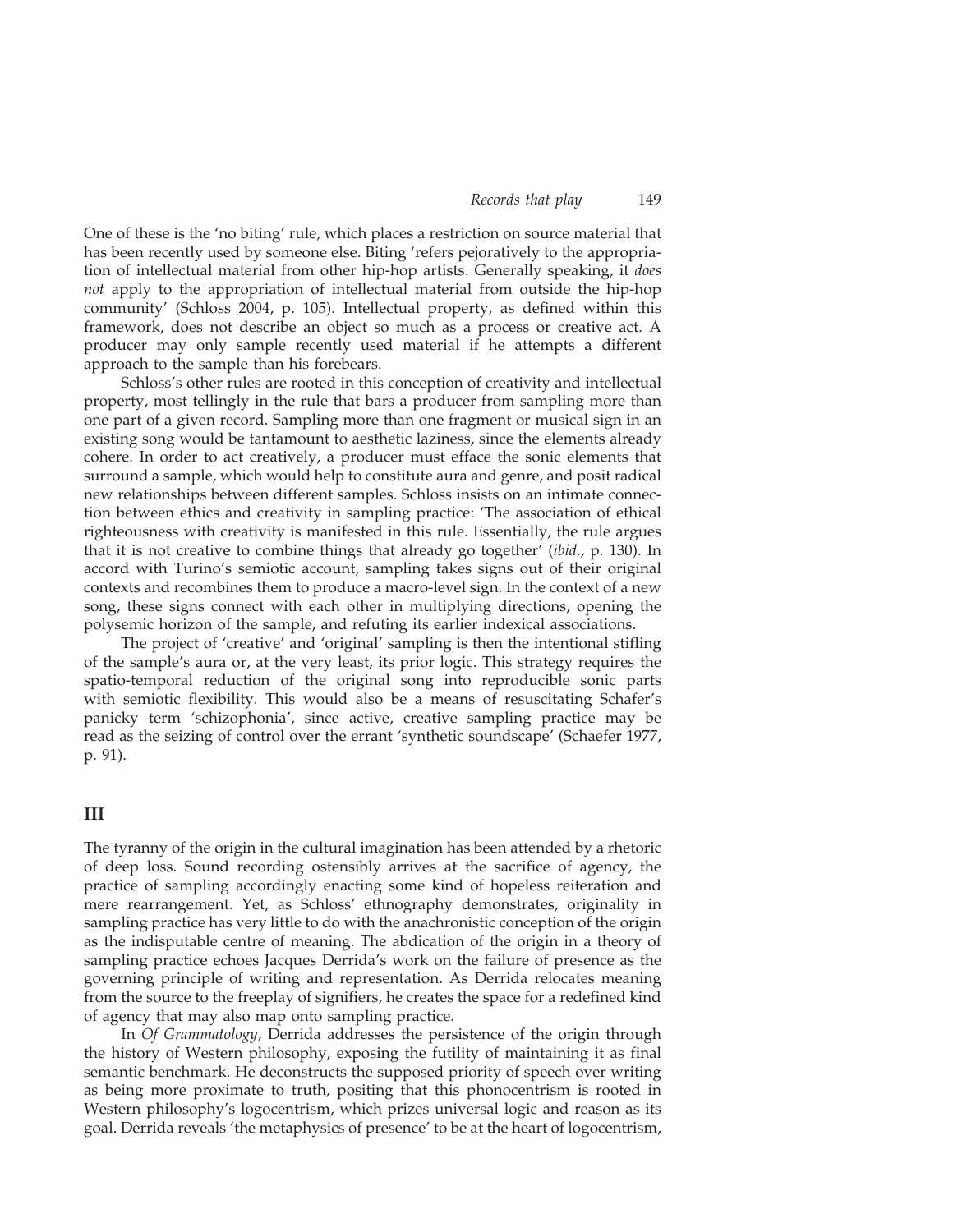the fiercely held hope that there exists a 'transcendental signified' that eclipses all signs and mediations (Derrida 1997, p. 49). For Derrida, the teleological desire for presence motivates the logic of logocentrism, as it fuels Schafer's fear of schizophonia, and the charge of inauthenticity oft levelled at producers. In dissolving the ideal of presence, Derrida erases the hope of absolute origin from the semantic equation entirely, a move which has incited accusations of philosophical nihilism.

Indeed, the problem of supposed meaninglessness makes Derrida's semantic framework uniquely prescient of semiosis in sampling practice. The dispersal of origin undertaken in *Of Grammatology* facilitates an understanding of the flexibility of the sign, and its continued generation and entropy through time. As the sample is transfigured by recontextualisation, signification emerges from a dialectic between that which is absent and that which is present, where that which is is fundamentally constituted by that which was, even as that which was is made to disappear. In this way, the sample signifies by way of its trajectory through time, from prior context to new song. The defeat of the origin as the measure of authenticity realises freeplay as the internal cog of signification, revising the origin as the trace of a trace of a trace, *ad infinitum*.

While signification in sampling practice emerges from the intersection of past and present, the aura of the sample's source does not predetermine its meaning, or even its semiotic register. The elasticity of the musical sign, as Turino notes, allows the same sample to register in radically different ways, depending on how the sample interacts with other musical signs in the song. The breed of semiotic change effected by sampling becomes apparent when mapping the sample from its source to its new context. This change can be figured through genre or style, through history, through conventional meaning, or even ontologically.

Both DJ Spooky (1996) and DJ Shadow (1998) sample the opening drum break from Skull Snaps' 'It's a New Day', (1974) and while both maintain the sampled break as the centre of their songs, the sample takes on a generically different character in each. In this case, sampling reveals genre to be constituted by some fairly liquid categories. This transformation of genre necessarily provokes a corresponding shift in cultural context, as the sample comes to signify within a different framework. The musical trajectory of a sample is one of deflection, in that the original expectation of the sample is frustrated, and absorption, as the sample is found a logical place within the structure of the new song. In this particular example, DJ Spooky and DJ Shadow elide the sample's aura and history while retaining its musical shape.

Skull Snaps released their self-titled funk record in 1974, at a cultural moment when funk was becoming consolidated as a genre involving rhythmic, social and political elements. Though a few promotional singles were released, the band fell into obscurity, and their first LP proved to be their last. It has achieved cult status as a rare funk vinyl record, and until its re-release on CD in 1996, was prized for its obscurity. It became a collector's item, selling for hundreds of dollars on the private market. This scarcity may have contributed to its appearance on many hip-hop songs, given the aesthetic protocol of 'digging in the crates' and the prominent position of rare vinyl in the sampler's instrumental array. 'It's a New Day' embodies the elements associated with funk, both musically and politically, mirroring funk's coincidence with the Black Power movement. Indeed, the 'new day' heralded in the song refers to a day when 'we ain't gonna step to the back of the bus'. Like other funk recordings, such as James Brown's *Say it Loud, I'm Black and I'm Proud* (1968)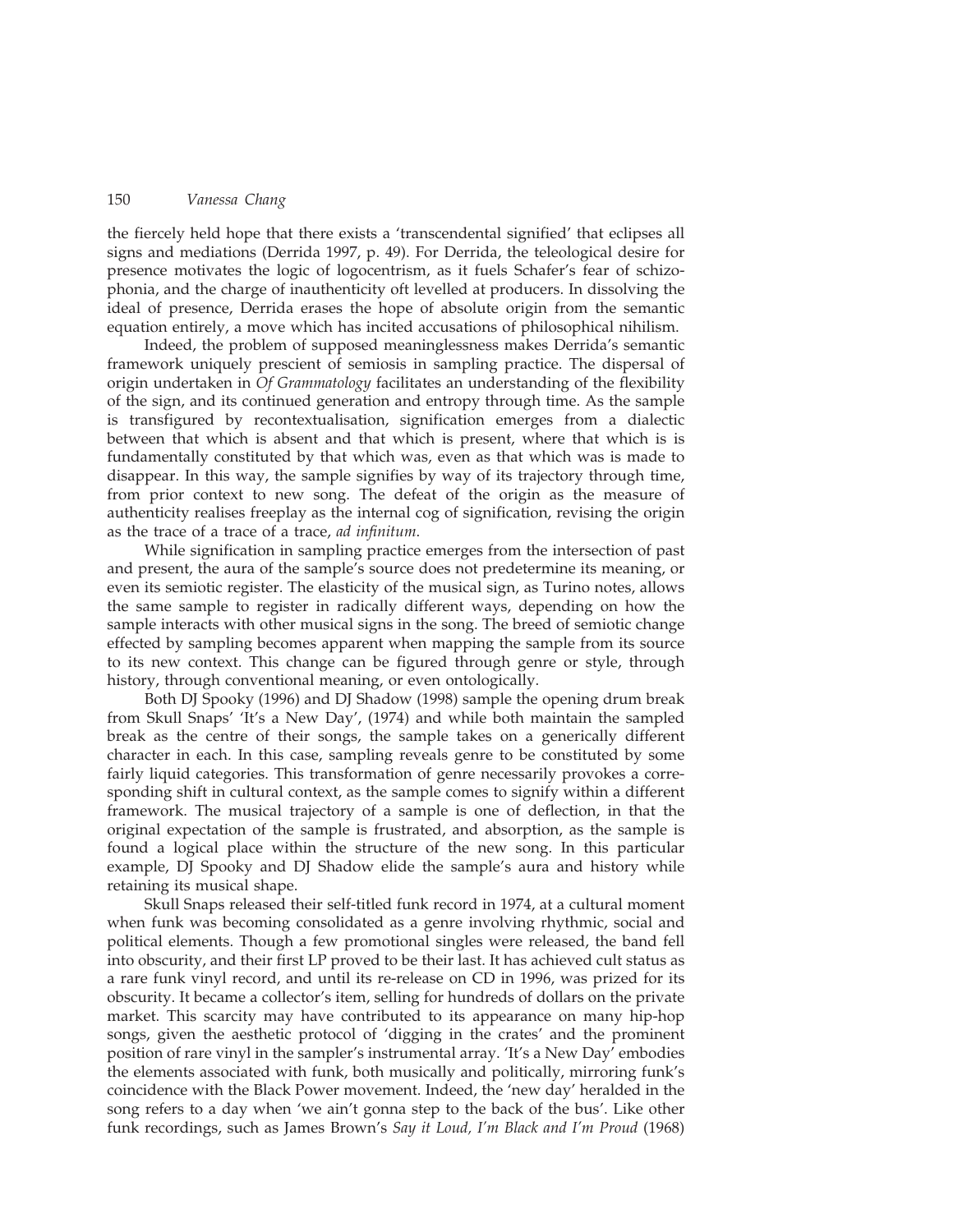and George Clinton's cosmological narrative of African-American freedom, *Mothership Connection* (1975), 'It's a New Day' takes a political stance while adhering to funk's aesthetic of complex rhythmic patterns and a vocal style informed by soul music. The drum break from 'It's a New Day' has been widely sampled because drum breaks, unlike other parts of a record, are both easy to isolate and particularly vulnerable to digital transformation. The drum break stands alone for the two opening bars of 'It's a New Day' before the entrance of the funk guitar and the buoyant 'Hey! It's a New Day!' that moves in rhythmic concord with the other musical lines in the song. Guitar, trumpet and maracas temper the drum break, producing interlocking rhythms. 'It's a New Day' maintains a continuous musical line from beginning to end, instruments all fusing in a fairly holistic musical conception.

DJ Spooky samples this drum break in 'Anansi Abstrakt', from his 1996 album *Songs of a Dead Dreamer.* DJ Shadow uses the sample in 'What Does Your Soul Look Like (Part 3)', from his 1997 album *Preemptive Strike*. 'Anansi Abstrakt' is ostensibly located within the genre sometimes known as illbient music, which shares features with ambient music, but aims to produce an eerie atmosphere through the use of dissonant sounds. However, 'Anansi Abstrakt' is also recognised both for its dub influences and its electronic character. DJ Shadow's interest in hip-hop aesthetics has largely been one of form, his sampling practice deliberately effacing generic categories, though he is known chiefly for his experimental instrumental hip-hop style. Both songs defy the sample's generic trajectory from the very outset, as the drum break does not begin either song. Rather, both open with building sonic textures, deferring the arrival of an identifiable beat until nearly two minutes have passed.

'Anansi Abstrakt' opens with multiplying vocals on reverb that quickly fade, underscored by the crackling sound of a record, a gesture towards the sample's source. One minute and twenty-three seconds in, a dissonant horn surges in and out of audibility, offering the first percussive signal in the song. A beat built by throbbing sucking sounds presages the arrival of the sampled break. However, when it finally emerges, nearly two minutes into the song, the sampled drum break is hollow, echoing within itself, upsetting the timbre of the original. In 'It's a New Day', the drum break interlocks with other instrumental rhythms, creating a complex rhythmic interplay. 'Anansi Abstrakt' utilises the shape of the break such that the original sonic quality of the sample becomes almost inaudible. Through the passage of the song, the drum break becomes fuzzier and begins to slow down, transmuting into an entirely different sound. The leisurely pace of the break seems to ground the song in the genre of electronic dub or illbient music, despite its essential role in marking 'It's A New Day' as a funk tune. In this way, a drum break which operates as the generic core of a song becomes the foundation for a different genre. By the end of 'Anansi Abstrakt', the rhythmic shape of the drum break remains, though the original sample has been entirely retextured. Finally, the entire sample disappears, its trace remaining through the remnants of its shape, the break seeming as if it were produced by different instruments entirely.

DJ Shadow effects a similar breed of transformation in 'What Does Your Soul Look Like (Part 3)' As in 'Anansi Abstrakt', building sonic textures open the song, as near indecipherable chatter underscored by deep rumbling gives way to soft wind chimes and a floating flute melody which remains in the background for the duration of the song. The emergence of the beat is suspended until one minute and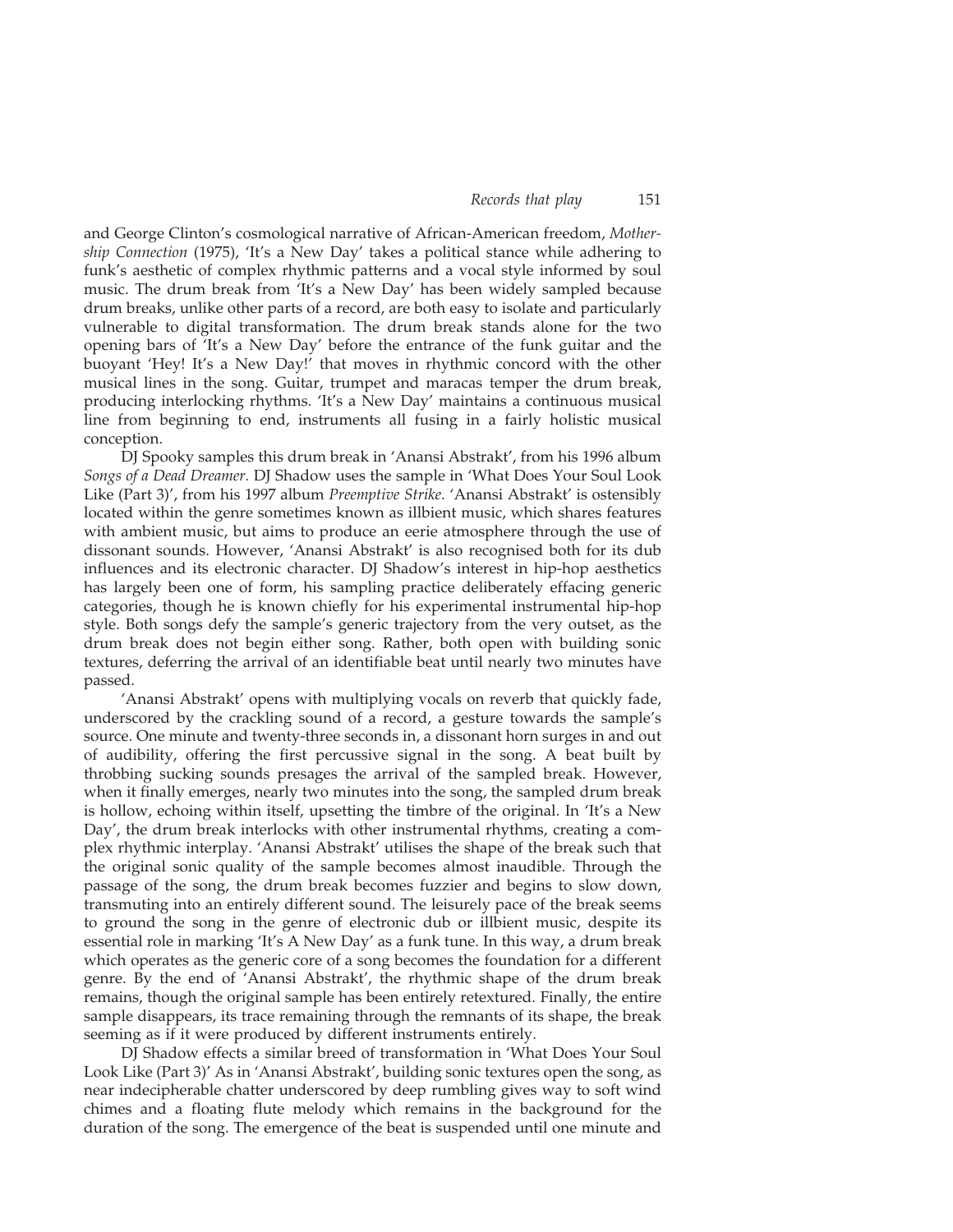fifty seconds, when the sample comes in suddenly, the drums of the original now much heavier and more resonant. The sampled beat is hefty and unremitting, transmuted into, loosely defined, a hip-hop beat. While the drum break in 'It's a New Day' is modulated by funky guitar and upbeat vocals, interlocking with the other rhythmic patterns in the song, it becomes opaque both as a sample and as an organising principle in DJ Shadow's revision. Though the drum break is the heaviest element in 'What Does Your Soul Look Like (Part 3)', and repeats, unchanged, for most of the song, DJ Shadow contributes multiple elements of sonic play that hang over the relentless beat. A repetitive piano works in concert with the sampled break, mimicking its shape even as it offers a markedly different tonal element. Dissonant flute blasts and the unmistakable sounds of a scratching record appear, apparently improvised over the recurring beat, such that the break becomes something obvious, made transparent through recurrence. At three minutes and fortyeight seconds, the break abruptly cuts out and remains in suspension for nearly twenty seconds while the wind chimes and flute melody continue, unaffected by the absence or presence of the drum break. At this moment, the break is revealed as something that propels the song's forward thrust in opposition to the song's more organic sounds.

On both songs, the sample is transmuted into something that resembles its first instrumental incarnation, but differs from it at a sonic level. In its new context, the sampled drum break comes to a point of near-erasure, leaving its musical trace in the new composition. Here, the sample is revealed as an object of play, audible only through its trace in its new context. For Derrida, play and trace are the conceptual upshots of the loss of the centre, or origin, the modes of signifying in the metaphysical remnants left after sound recording. While play invokes a sense of playfulness, it also suggests signification to be a game without absolutes, where no meaning trumps any other. Play also refers to something like an articulated joint, which is attached to something but in such a way that it has a freedom of movement and is thus flexible and open to manipulation. The sample is inherently jointed, flexible in its capacity to signify multiple genres, based on its fluid connection to its old context. This conception of play gives new meaning to the act of playing records. In 'Structure, sign, and play in the discourse of the human sciences', Derrida writes:

Freeplay is the disruption of presence. The presence of an element is always a signifying and substitutive reference inscribed in a system of differences and the movement of a chain. Freeplay is always an interplay of absence and presence, but if it is to be radically conceived, freeplay must be conceived of before the alternative of presence and absence; being must be conceived of as presence or absence, beginning with the possibility of freeplay and not the other way around. (Derrida 1978, p. 278)

Absence and presence are contiguous in the sample, the original remaining through its trace. The trace is the site of rupture and play between new and old context, new and old signified. The trace is that constituted in the sign, or sample, by virtue of the fact that the sign is nothing but itself: if a sign means, it means by difference, and what it differs from becomes an inevitable, absent part of its presence. For Derrida, the trace designates the play or oscillation between a present, a thing-as-it-is, and an absence, an other. The trace is the 'arche-phenomenon of "memory"', the play between past and present, the residue of the past that allows the present consciousness, enacted by the new song, to exist: 'The trace related no less to what is called the future than what is called the past, and it constitutes what is called the present by the very relation to what it is not, to what it absolutely is not;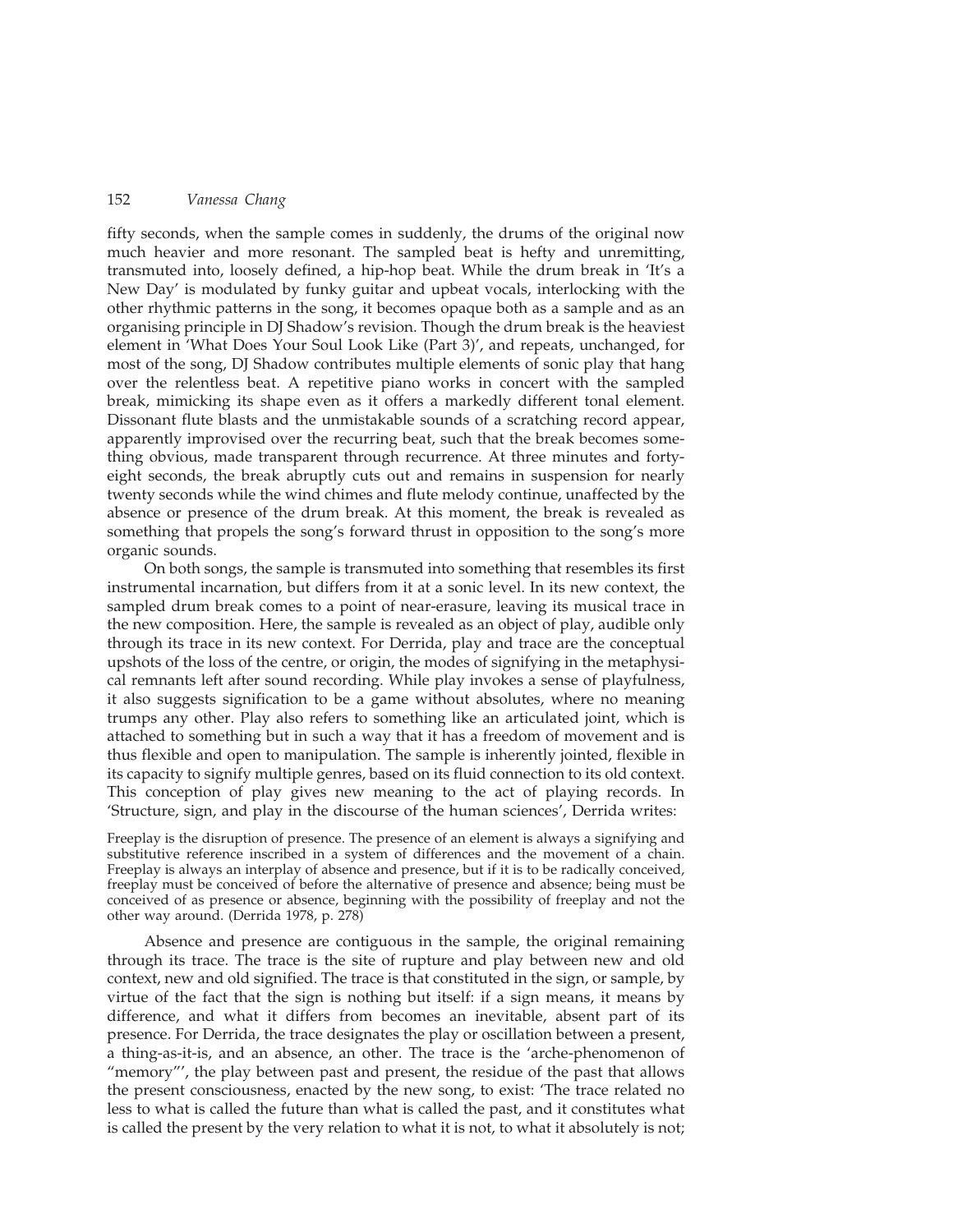that is, not even to a past or future considered as a modified present' (Derrida 1997, p. 70; 1982, p. 394). The conception of sampling as being a practice of tracing is embodied in both DJ Spooky and DJ Shadow's choice of professional names, as if they viewed their art as a ghosting process. DJ Spooky, in particular, conceives of his DJ persona as a separate construct, an inhabited personality that perpetuates this act of ghosting.

The spectre of the sample haunts its semiosis in its new location, the present tracing the past even as a fissure splits it from that past. The resituation of the sample in its new context is a moment of rupture and play. Where play demarcates the space of jointedness or articulation, rupture describes the moment of severance between past ('It's a New Day') and present ('Anansi Abstrakt' and 'What Does Your Soul Look Like (Part 3)'). In DJ Shadow and DJ Spooky's revisions, the historical and political associations of the drum break from 'It's a New Day' have little apparent resonance. The veneer of history, rather than history itself, is conveyed in both songs through reference to the record as object, alluded to in 'Anansi Abstrakt' by the overlay of crackling sound, and in DJ Shadow's piece by the sound of scratching. Neither DJ Spooky nor DJ Shadow cite Skull Snaps in their liner notes, though DJ Spooky sees fit to cite an obvious sample from a different track, as if he considered the drum break altered to the degree that it is no longer a sample. In its new contexts, and altered by digital transformation, the sample comes to a point of rupture from its history, where it is no longer a sample.<sup>3</sup>

Although the sample is not a historical object (unless deployed for the purposes of parody or political gesture), the record from which the sample comes certainly is. As Schloss notes, producers assert an essential difference between playing a record from its original album and from a reissue. He also writes:

Although the genre, artist, and original social context of a sample are important, hip-hop producers are much more concerned with the label the song was released on, other songs that appeared on the same album, the album's cover, and the associations that it carries within the producer's community. (Schloss 2004, p. 157)

The distinction between original and reissue brings to light two apparently paradoxical impulses inherent in sampling practice. In addition to the obscurity of the original record, producers cherish the 'raw' recording quality of the original. The appreciative attention paid to the low fidelity character of the original seems to operate in conflict with the advanced digital technology used to manipulate it. However, this apparent dichotomy affirms the ahistorical ambitions of the producer's project. In *Any Sound You Can Imagine: Making Music/Consuming Technology*, Paul Théberge (1997) examines the evolving relationships between technology, consumption and musical production. His discussion of an aesthetic of 'sound' reveals another dimension to a record's historically inscribed aura. According to Théberge, 'sound' in the age of sound recording takes on an indefinable identity, separate from style or structure:

Indeed, musicians today (as well as critics and audiences) often speak of having a unique and personal 'sound' in the same manner in which another generation of musicians might have spoken of having developed a particular 'style' of playing or composing. The term 'sound' has taken on a peculiar material characteristic that cannot be separated either from the 'music' or, more importantly, from the sound recording as the dominant medium of reproduction. With regards to the latter, the idea of a 'sound' appears to be a particularly contemporary concept that could hardly have been maintained in an era that did not possess mechanical or electronic means of reproduction. (Théberge 1997, p. 191)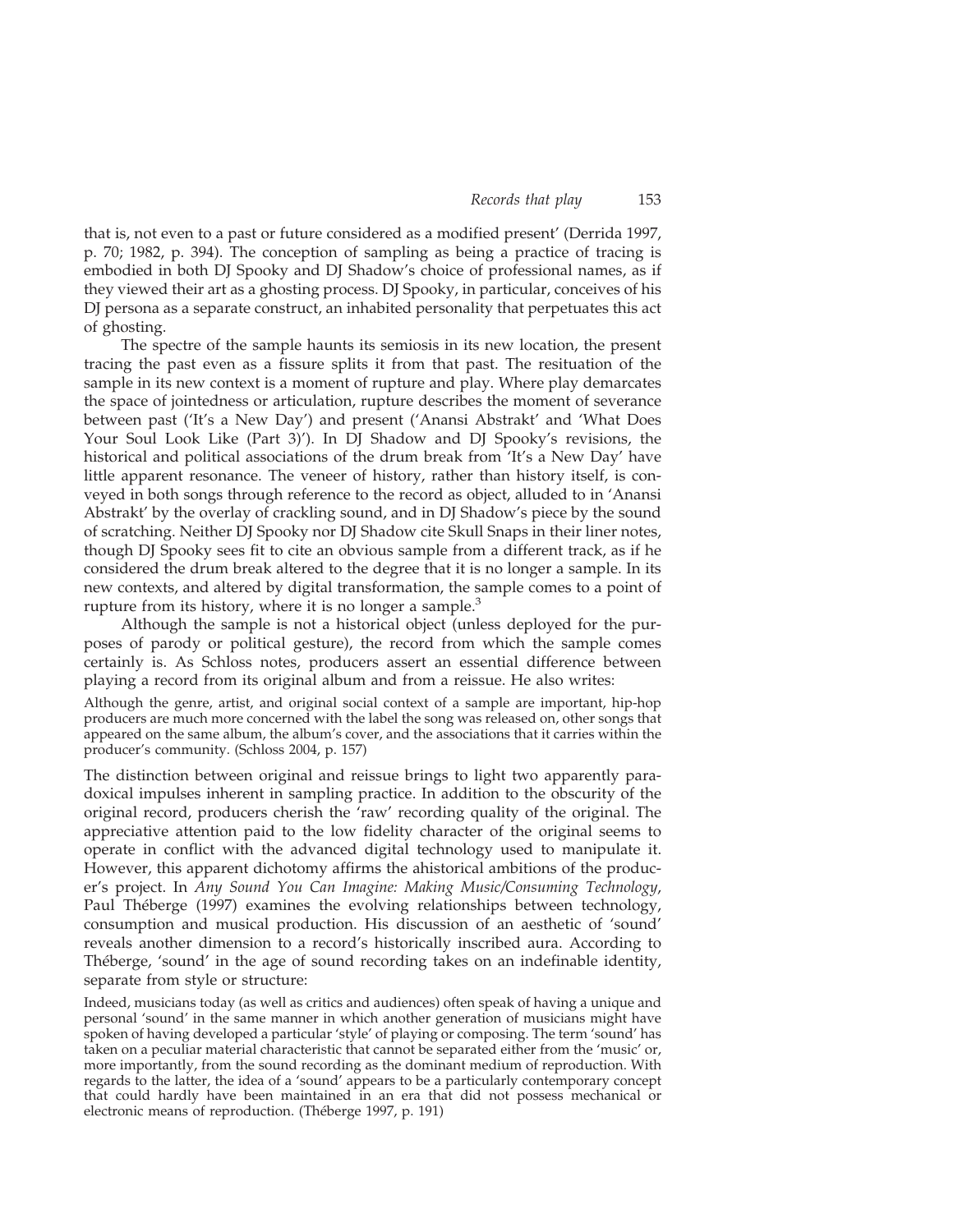A 'sound' is 'an identifying feature by which musicians, record companies, critics, and listeners categorise the music they make, promote, and listen to', a notion which has generated its own logic and vocabulary (*ibid*., p. 193). The aesthetic of 'sound' further inflects the value accorded to the original record in the producer's array. Not only does the original record *qua* object bear historical weight, the rawness of its 'sound' is an integral component of its aura. The 'sound' that comes off an original record echoes 'the tale of its physical history' (Rothenbuler and Peters 1997, p. 259). The producer's preference for this 'sound' thus speaks to a kind of historical fidelity. Since producers have such an interest in the historical position of the source, all cited samples are located in the cultural, social and musical milieus from whence they came. This rhetorical move mirrors the semiotic trajectory of the sample, and my intention is to both respect and, in some measure, reproduce the producer's aesthetic. In these examples, these histories are in fact made absent through the process of sampling. Like the trace, a sample signifies through its disparity from its previous semiotic incarnation. Its shape is preserved, but its difference, which is absent, is also present.

Rupture in sampling practice is also ontological in nature, exerting even more pressure on the schism between sound and its source. This is obvious in particularly experimental types of sampling, such as that practised by The Avalanches. In 2001, The Avalanches released their album *Since I Left You*, on which they mix over 900 samples to (re)construct songs wholecloth from the array of sonic fragments. Some samples are identifiable (and cited in the liner notes, albeit in remarkably small print), although most are not. Throughout the album, The Avalanches use samples as raw material, pure sound, to a much greater degree than most producers. Where the drum break from 'It's a New Day' remained, for the most part, a drum break, serving the need for a beat, samples in the Avalanches' hands are often ontologically transfigured. Their use of samples gestures towards the materiality of sampling practice, and most of the samples are not merely placed in counterpoint with a newly composed musical structure, but with other samples, and sometimes their repeated selves, as context. In the Avalanches' mode of sampling, the sample is not a historical or semantic object. The degree of transformation and reconfiguration performed on the sample erases the musical, cultural and social history of the original, even as its trace remains.

In their song 'Flight Tonight', the Avalanches construct a song using two major samples. 'Wicked She Wicked' was originally performed by Billy Boyo, and released on the two artist 'clash' album with Little Harry, *D.J. Clash Vol. 2*. A singjay styled deejay, Billy Boyo had a short-lived career, recording from 1982 to 1984 before falling into obscurity. Singjaying is a Jamaican style of reggae which combines toasting, repetitive improvisatory chants emerging from oral tradition and developing through the 1960s, and singing in scat format. One of its most distinct generic features is the singjay's textured vocal improvisatory embellishments. The album on which 'Wicked She Wicked' appears was, for a period of time, quite rare and only available on vinyl. While the London-based record company Silver Kamel is now re-releasing some of his work, the Avalanches sampled 'Wicked She Wicked' before its re-release.

'Flight Tonight' also samples a recurring vocal fragment from 'More Than U Know', by Prince Paul and De La Soul. 'More Than U Know' appeared on *A Prince Among Thieves*, Prince Paul's second album. A producer whose work is sometimes described as alternative hip-hop, Prince Paul is also informed by sampling practice.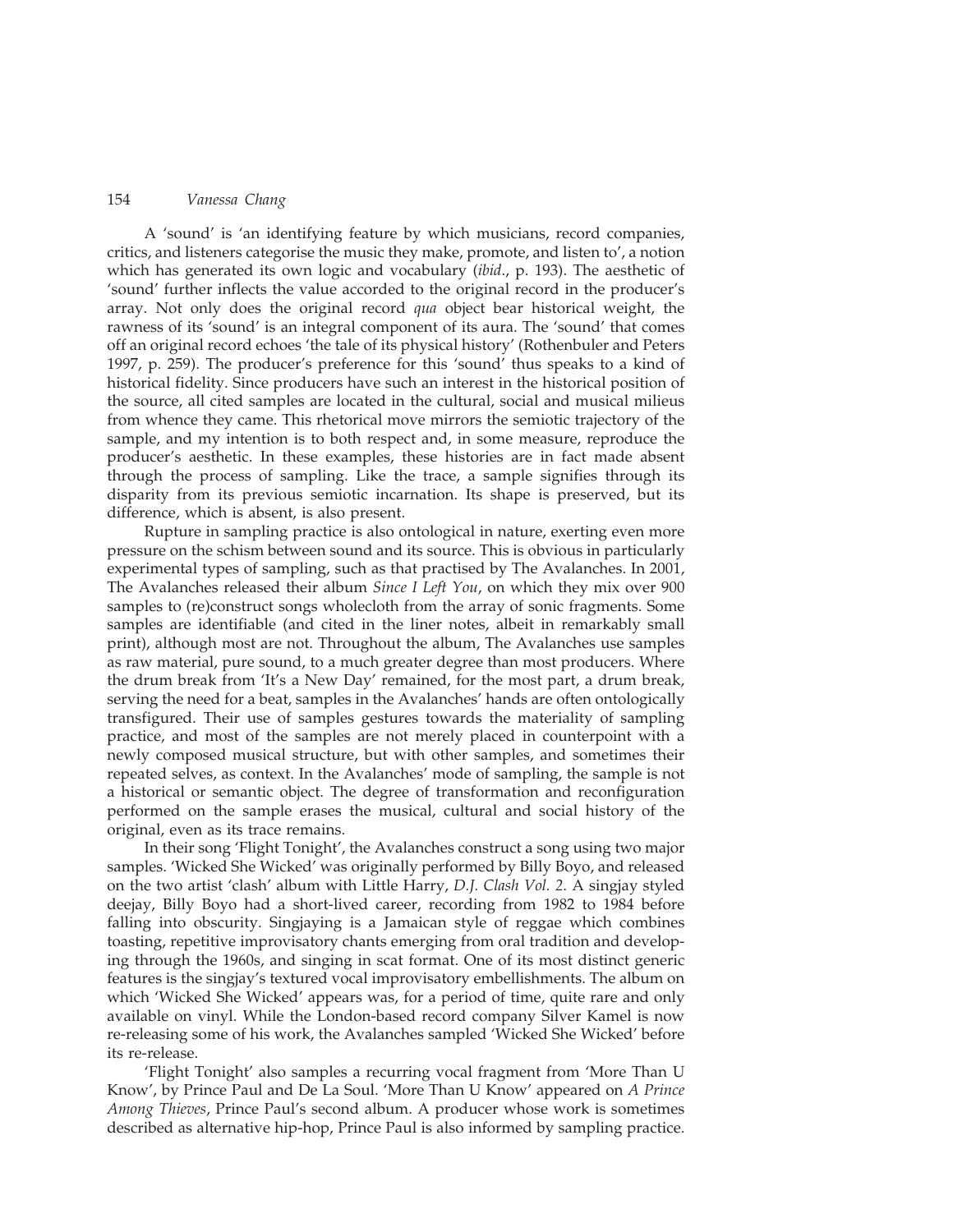This concept album has a continuous narrative storyline that takes as its subject the cultural issues and stereotypes rampant in hip-hop culture, purporting an ostensible criticism of the culture from within the genre. The album aims, through the deployment of stock gangsta-rap characters, to make transparent the fictional nature of hip-hop's clichéd personas. Although The Avalanches' choice of 'Wicked She Wicked' speaks to their participation in the ethical precept of sampling from obscure vinyl, 'More Than U Know' was never rare, released on both vinyl and compact disc. The Avalanches also use a sample from Madonna's 'Holiday' on two songs, so their concern for fulfilling the traditional aesthetic requirements of sampling practice may be less stringent, or it may speak to their positions as Australian, and not American, hip-hop artists. More likely, the ethics of sampling practice are themselves somewhat liquidly defined, prizing the samplers' brand of creativity, however nebulously defined, over strict rules which may limit creative possibility.

'Flight Tonight' opens with several drum breaks layered over sharp piercing electronic blips, all of which conspire to set a rather fast tempo. Eight seconds into the song, the refrain 'Wicked She Wicked' ('she wicked she wicked she wicked') is repeated four times. However, the vocal has been sped up and transposed into a higher pitch than the original. As a result, it is nearly unrecognisable, both as a sample and as a human voice. It comes to a point of frenzy, running counter to the relaxed reggae-determined logic and tempo of the original. Though the sample is stripped of its reggae beat, it maintains the cadence of the original chorus, the words retaining their temporal ratios to each other. The Avalanches do not sample any other part of Billy Boyo's song, choosing instead to repeat the mutated vocal line as musical punctuation. As such, the sample becomes a vehicle of percussion rather than voice. The Avalanches effect a similar transformation of state on the sample from 'More Than U Know'. They extract one line from the original song, 'And I need to book a flight tonight, ah ...', and loop it, such that the line flanks itself on either side. It becomes, in effect, a percussive force in the song, where in its previous location, the lyric was part of a continuous narrative.

As both these samples are figured as objects of play, the symbolic capacity of the word is averted, linguistic syntax giving way to musical grammar. Through their recontextualisation in 'Flight Tonight', as well as the abrupt deflection of lyrical expectation, these samples are emptied of semantic content and forced to do a radically different kind of work. Here, looping of vocal lines does not create a semantic trap. Where the mere repetition of words would be akin to a kind of entrapment or closing of semantic possibility, the looping of verbal lines is a process of opening. When vocal lines are reconceived and repositioned as percussive lines, a sample is transfigured at an ontological level. The continuous repetition of the voice reinforces the sample's status as plastic material, engaging an ontological shift in the status of sound. While the mere proximity of the original samples would have produced cacophony, given the marked difference between them, the electronic beat underlying the entire song modifies both samples and diffuses their opposition. Though the trace of the original sample operates in a similar fashion as it does in the transition of the sample from 'It's A New Day' to its new contexts, in that the musical shape of the sample remains, the trace here is also ontological. Here, the grain of the voice is present, as it cannot be totally erased, but it has become something else entirely.<sup>4</sup> The stakes of rupture are significantly raised in this type of sampling, as, like Derrida's articulated joint, the voice is ostensibly attached to a something, be it the body or the record, but it has been pressed to signify not only something else, but somehow else.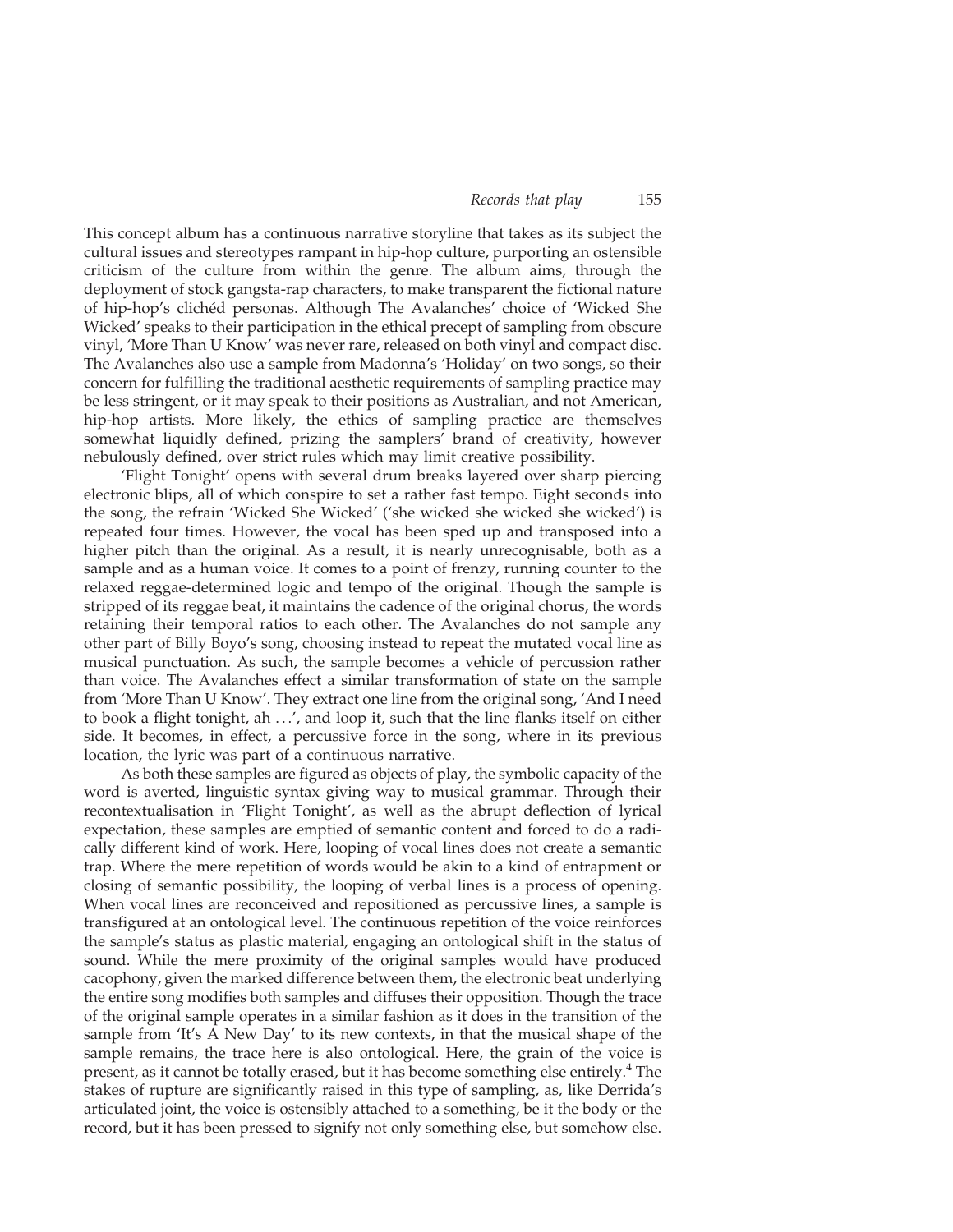The sample is not necessarily a historical object; however, since it is an object of play, it can certainly operate as one to fulfil the demands of creative indexing. The type of play here can be musical or ontological, but more often than not, is semantic. As the sample signifies through its trace, that trace can be historically, as well as aesthetically, constituted. In Hendrix's performance of 'The Star-Spangled Banner' at Woodstock, he subverts the semiotic system of the anthem. In his reworking, the referent of the cited song, the nation, is present, even as its internal nationalistic structure is made absent. The impact of context on the song causes it to reach a point of semantic rupture, which gives it political and parodic charge. In this way, he turns the anthem's aura against itself, even while maintaining the song's historic status. While Hendrix staged his protest through live music, creative indexing in sampling practice operates in a similar fashion. While aura is grounded in history, it does not determine its meaning. Moreover, reception is the major problem with this kind of aural parody, since the meaning of a politicised musical gesture has, as its bounds, the recognisability of the cited song. The obviousness of a musical citation cannot be guaranteed outside an intended audience, which is one of the most salient reasons why Hendrix chose the national anthem, the soundtrack of the national consciousness, as the referent for his protest. And yet, though his gesture is political, it does not preclude aesthetic virtuosity. Making a beat is still plausible even if a historical reference goes unnoticed.

### **IV**

In their opening essay to *A Thousand Plateaus: Capitalism and Schizophrenia*, 'Introduction: Rhizome', Gilles Deleuze and Felix Guattari oppose the model of the rhizome to the model of the tree as a mode of conceiving dynamic processes of signification. The paradigm of the tree is a stratified semantic map that takes root at origin, the beginning point from which all meanings spring. The rhizome does away with the very notion of origin:

Let us summarize the principal characteristics of a rhizome: unlike trees or their roots, the rhizome connects any point to any other point, and its traits are not necessarily linked to traits of the same nature; it brings into play very different regimes of signs, and even nonsign states. The rhizome is reducible neither to the One nor the multiple . . . Unlike the graphic arts, drawing, or photography, unlike tracings, the rhizome pertains to a map that must be produced, constructed, a map that is always detachable, connectable, reversible, modifiable, and has multiple entryways and exits and its own lines of flight. (Deleuze and Guattari 1987, p. 21)

Like the rhizome, the sample resists arborification, a multiplicity of meanings always available to the elastic musical sign. Sampling occasions the arousal of polysemy over the singular theological meaning, which does not enact of the death of the author, or the musician, or even the past, simply because it has nothing to do with death. In sampling practice, signification collects 'around a parish, a bishopric, a capital. It forms a bulb. It evolves by subterranean stems and flows, along river valleys or train tracks; it spreads like a patch of oil' (*ibid*., p. 7). As the origin fades from hearing, the hierarchy that springs from it is also destabilised.

Rather than clinging to the myth of the composer savant, sampling maintains an ethics of inclusion that is social as well as musical, creating a tradition that involves the past without submitting to its structures and limitations. Its somewhat anachronistic temporal position can be described in terms of the opposition between memory and history, as Pierre Nora writes: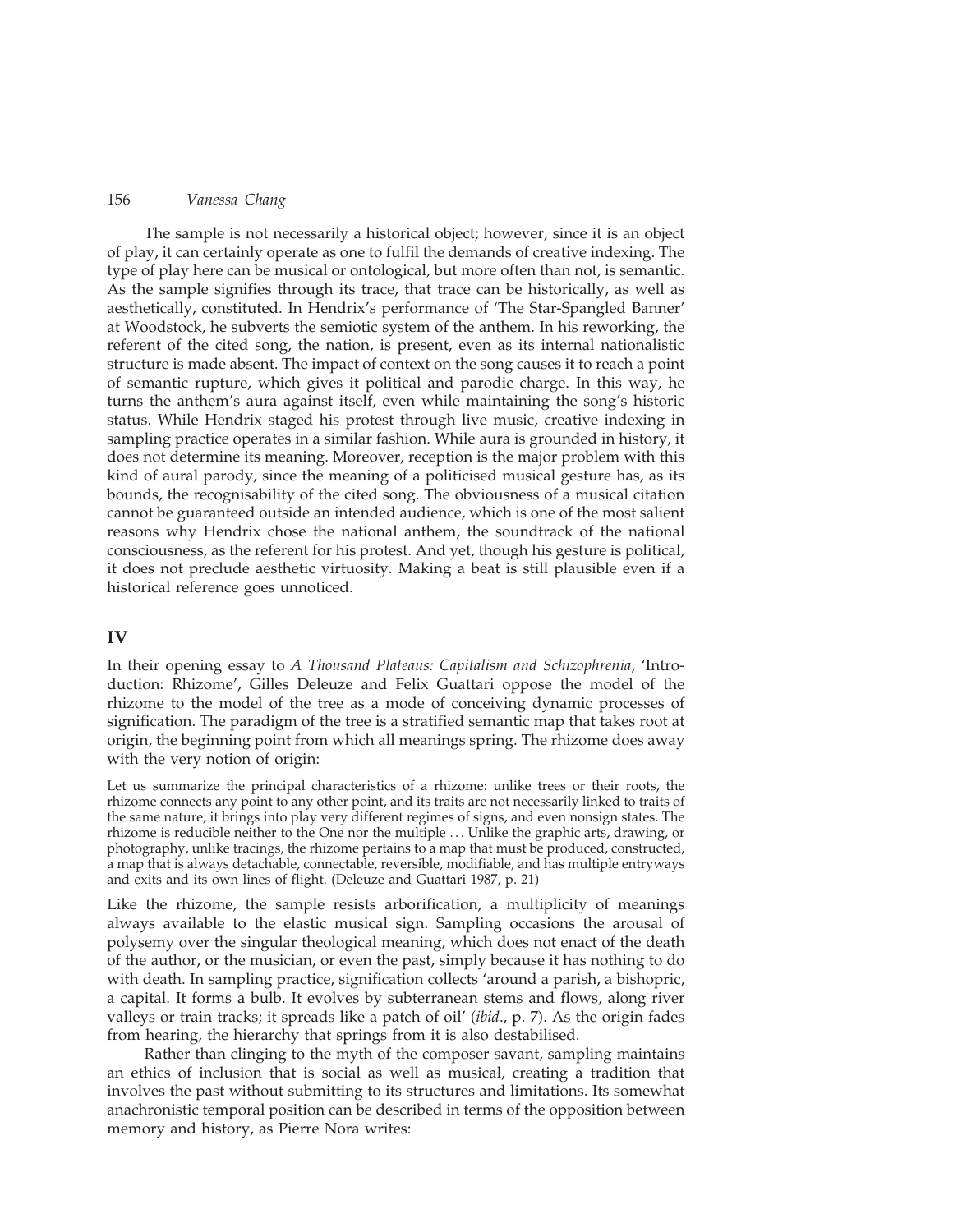Memory is life, borne by living societies founded in its name. It remains in permanent evolution, open to the dialectic of remembering and forgetting, unconscious of its successive deformations, vulnerable to manipulation and appropriation, susceptible to being long dormant and periodically revived. History, on the other hand, is the reconstruction, always problematic and incomplete, of what is no longer. Memory is a perpetually actual phenomenon, a bond tying us to the eternal present; history is a representation of the past. [. . .] Memory is blind to all but the group it binds – which is to say, as Maurice Halbwachs has said, that there are as many memories as there are groups, that memory is by nature multiple and yet specific; collective, plural, and yet individual. History, on the other hand, belongs to everyone and to no one, whence its claim to universal authority. (Nora 1989, pp. 8–9)

The antagonism between history and memory here marks history as an ossifying process, a failed iteration and reiteration of the past. Sampling may well serve as a live act of memory, a means of cultural participation in an increasingly stratified and technocratic world. And yet, in Nora's view, modern memory has already become a type of history, partly since

[m]odern memory is, above all, archival. It relies entirely on the materiality of the trace, the immediacy of the recording, the visibility of the image. What began as writing ends as high fidelity and tape recording. The less memory is experienced from the inside the more it exists only through its exterior scaffolding and outward signs – hence the obsession with the archive that marks our age, attempting at once the complete conservation of the present as well as the total preservation of the past. (*ibid*., p. 13)

As a practice, sampling subverts the logic of archival memory. Even as the existence of sound recording calls the origin into question, cultural impulse attempts to use that technology as a historical preservative. Producers recognise that histories are constituted by various interpretations of the past, and that the archive is a creative medium rather than the static imprint of that past. The sample shares the same temporal structure as the rhizome, defying the petrifying impulse of history. As an agent of memory, the hip-hop producer 'know[s] how to move between things, establish a logic of the AND, overthrow ontology, do away with foundations, nullify endings and beginnings' (Deleuze and Guattari 1987, p. 25).

Each producer, then, is always negotiating a multiplicity of relationships to the past, even while inhabiting the present. Sampling embodies nostalgia without return, freeplay operating as the fulcrum between then and now. Agency in sampling is bound to the notion of freeplay, remodelled in the image of the rhizome over the arbor, relocated to the connections between sounds rather than the source. Disparate source material can always be made coherent, no matter if that disparity is measured musically, generically or socially. Sampling practice reveals these distinctions, supposedly branded at origin, to be volatile and amorphous, quick to dissolve. The most idealistic accounts of sampling envision the practice as cultural metaphor, musical space doubling as social space. If this is true, then the producer spins a tale of the patchwork self, for whom technology no longer produces fracture and schizophrenia, but a uniquely fluid integrity. At the same time, this utopian impulse must be tempered by cultural and social practices if sampling is to serve as anything more than metaphor.

#### **Endnotes**

1 Duchamp's use of found objects, like Warhol's, demands the recognition of the cited image by its audience in order to achieve its aesthetic goal. Burrough's cut-ups, while serving different aesthetic ends, still adheres to the logic of the prior text.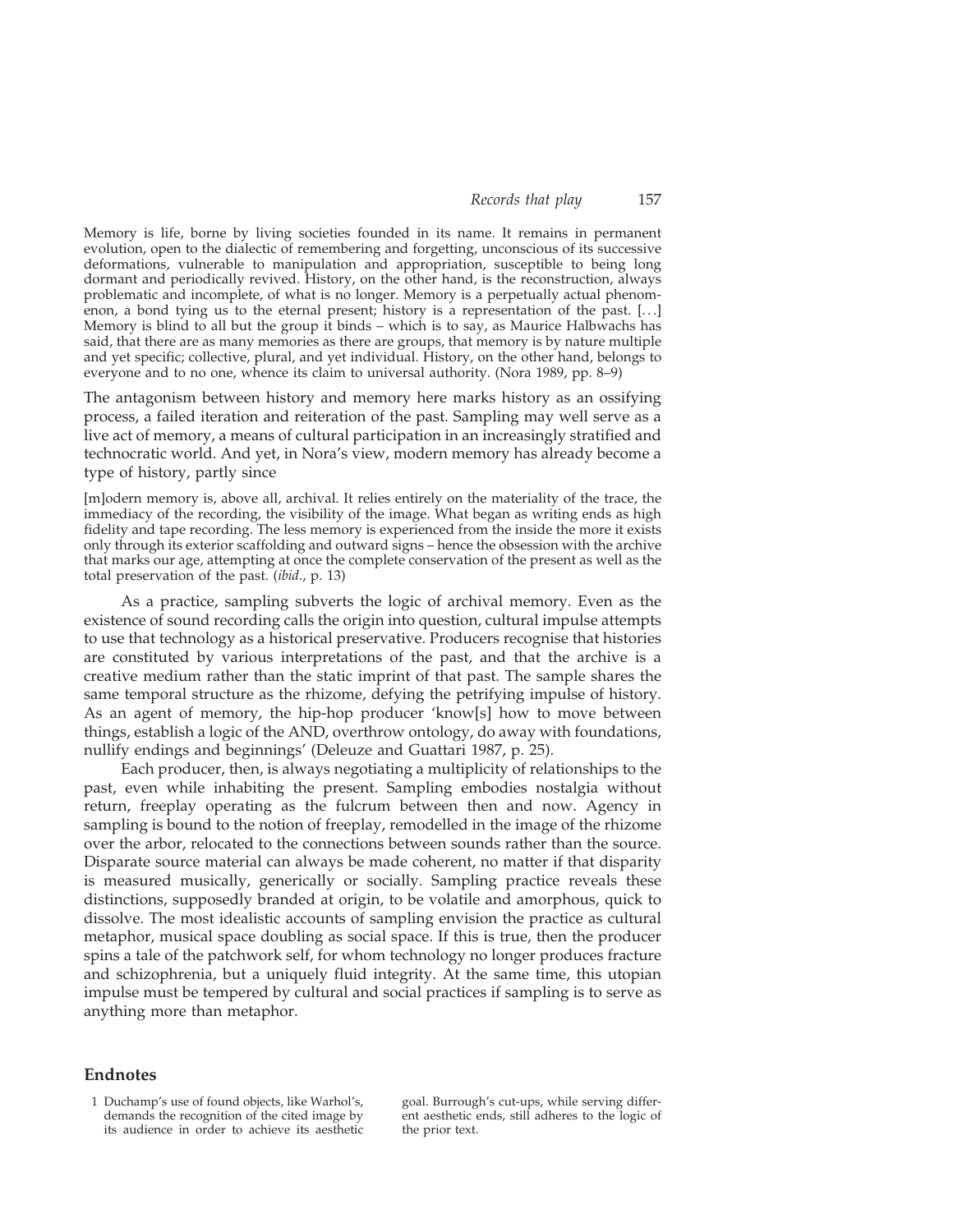#### 158 *Vanessa Chang*

- 2 Of course, this is omitting deliberate parody, such as John Oswald's *Plunderphonics* (originally distributed for free in 1988 before being suppressed, and subsequently re-released by Seeland Records in 2001) and Negativland's parody of U2 (1991). However, in these cases, the aura of the sample is turned against itself, and does not emerge unscathed in its new context. Creating parody or mounting criticism through sampling would fulfil Turino's notion of creative indexing, but adheres to a different aesthetic project than 'making beats'.
- 3 Legal precedents require samplers to cite their sources; however, many seem to adhere to DJ Spooky's notion that the sample, once altered beyond sameness, need not be explicitly referenced.
- 4 I'm invoking the conception of the grain as espoused by Roland Barthes in his essay 'The grain of the voice', wherein he writes: 'The grain" is the body in the voice as it sings, the hand as it writes, the limb as it performs' (Barthes 1977b, p. 88).

#### **References**

Adorno, T. 1990. 'The curves of the needle', trans. T.Y. Levin, *October*, 5, pp. 45–61

- Allen, H. 1988. 'Invisible band', *Village Voice Electromag*, October, pp. 10–11
- Attali, J. 1985. *Noise: The Political Economy of Music*, trans. Brian Massumi (Minneapolis, University of Minnesota Press)
- Barth, J. 1967. 'The literature of exhaustion', *The Atlantic Monthly*, 220(August), pp. 29–43
- Barthes, R. 1977a. 'The death of the Author', in *Image, Music, Text*, trans. S. Heath (New York, Hill and Wang), pp. 142–8
	- 1977b. 'The grain of the voice', in *Image, Music, Text*, trans. S. Heath (New York, Hill and Wang), pp. 179–89
- Benjamin, W. 1936. 'The work of art in the age of mechanical reproduction', in *Illuminations*, trans. H. Zohn (New York, Schocken)

Burroughs, W., and Gysin, B. 1978. *The Third Mind* (New York, The Viking Press)

Cage, J. 1961a. 'Composition as process', *Silence* (Middletown, CT, Wesleyan University Press), pp. 18–56

Deleuze, G., and Guattari, F. 1987. 'Introduction: Rhizome', in *A Thousand Plateaus: Capitalism and Schizophrenia*, trans. B. Massumi (Minneapolis, University of Minnesota Press), pp. 3–25

Derrida, J. 1982. 'Différance', in *Margins of Philosophy*, trans. A. Bass (Chicago, University of Chicago Press)

1997. *Of Grammatology*, trans. G.C. Spivak (Baltimore and London, The Johns Hopkins University Press)

1978. 'Structure, sign, and play in the discourse of the human sciences', in *Writing and Difference*, trans. A. Bass (London, Routledge), pp. 278–94

- Feld, S. 1994. 'From schizophonia to schismogenesis: on the discourses and commodification practices of "world music" and "world beat"', in *Music Grooves*, ed. C. Keil and S. Feld (Chicago, University of Chicago Press), pp. 257–89
- Holm-Hudson, K. 1997. 'Quotation and context: sampling and John Oswald's Plunderphonics', *Leonardo Music Journal*, 7, pp. 17–25
- Kittler, F. 1999. *Gramophone, Film, Typewriter*, trans. G. Winthrop-Young and M. Wutz (Stanford, CA, Stanford University Press)

Miller, P. 2004. *Rhythm Science* (Cambridge, MA, Mediawork/The MIT Press)

- Nora, P. 1989. 'Between memory and history: *Les Lieux de Mémoire*', trans. M. Roudebush, in *Representations*, 26(Spring), Special Issue: Memory and Counter-Memory, pp. 7–24
- Oswald, J. 1986. 'Plunderphonics, or audio piracy as compositional prerogative', *Musicworks*, 34
- Porcello, T. 1991. 'The ethics of digital audio-sampling: engineer's discourse', *Popular Music*, 10/1, The 1890s, pp. 69–84
- Rothenbuler, E.W., and Durham Peters, J. 1997. 'Defining phonography: an experiment in theory', *The Musical Quarterly*, 81/2, pp. 242–64
- Sanjek, D. 1994. '"Don't have to DJ no more": sampling and the "autonomous" creator', in *The Construction of Authorship: Textual Appropriation in Law and Literature*, ed. M Woodmansee and P. Jaszi (Durham, Duke University Press), pp. 343–60

2003. 'Fairly used: Negativland's *U2* and the precarious practice of acoustic appropriation', in *Music and Technoculture*, ed. R.T.A. Lysloff and L.C. Gay, Jr, (CT, Wesleyan University Press), pp. 358–78 Schaefer, R.M. 1977. *The Tuning of the World* (New York, Knopf)

Schloss, J. 2004. *Making Beats: The Art of Sample-Based Hip-Hop* (CT, Wesleyan University Press)

- Théberge, P. 1997. *Any Sound You Can Imagine: Making Music/Consuming Technology* (New England, Wesleyan University Press)
- Trouillot, M.-R. 1995. *Silencing the Past: Power and the Production of History* (Boston, Beacon Press)

Turino, T. 1999. 'Signs of imagination, identity, and experience: a Peircian semiotic theory for music', *Ethnomusicology*, 43/2(Spring–Summer), pp. 221–55